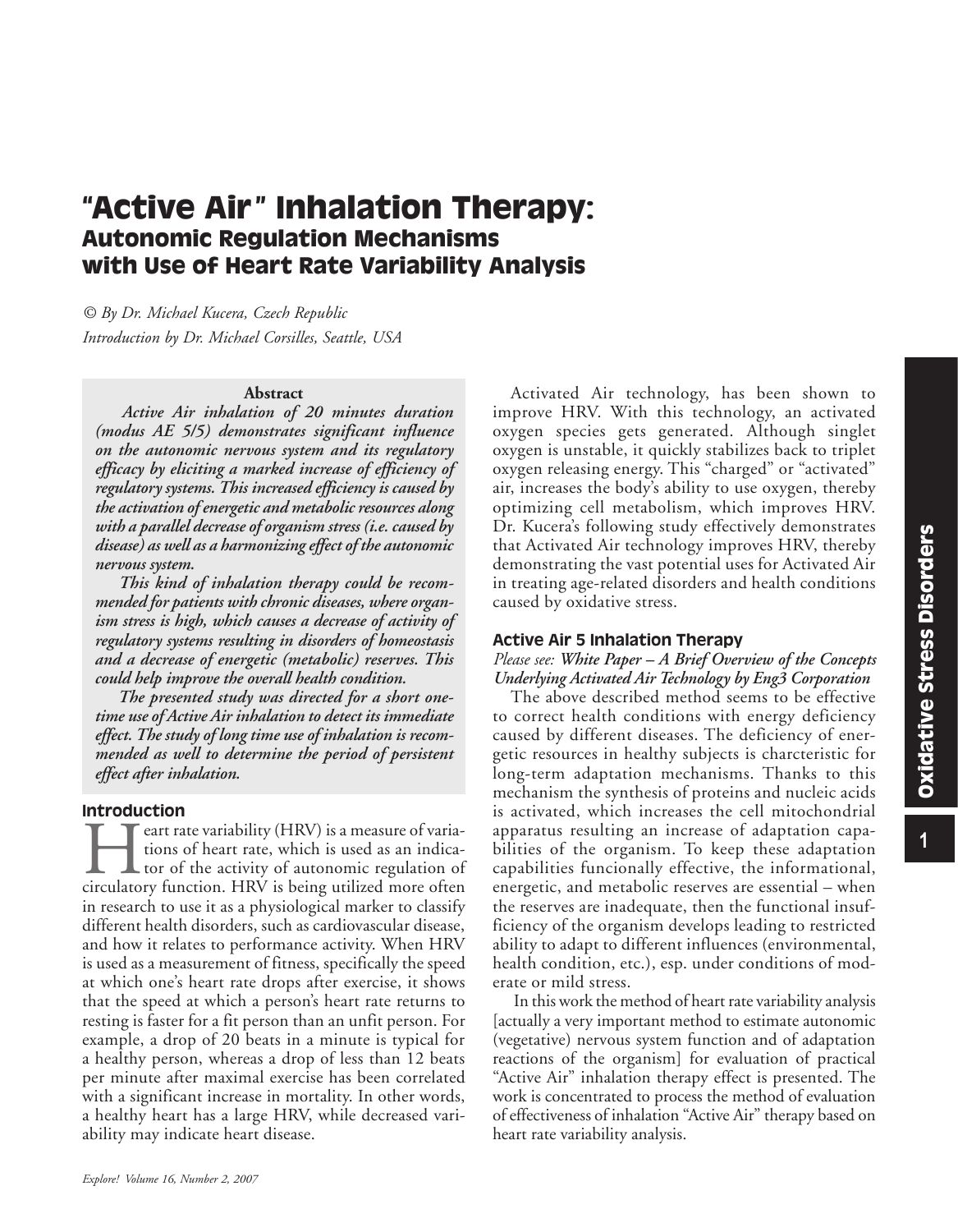### Methodology and Material

Analysis of heart rate variability (HRV) is an actual methodology and technology of evaluation of the states of regulatory systems of organism, particularly of functional states of different parts of autonomic (vegetative) nervous system (ANS). Important studies of HRV began in 1960 in Russia (U.S.S.R.), esp. on studies of development of HRV in space medicine. During that time different studies of use of HRV in cardiology, surgery, occupational physiology, sport medicine, and experimental physiology were performed on a large scale. Thanks to these studies the very important new knowledge of indicators and parameters of HRV were received to estimate not only vegetative balance but also the evaluation of non-specific adaptation reactions. All the results are summarized in "Mathematical Analysis of Changes of Heart Rhythm by Stress", further worked out by studies of problems of **donosological** diagnostics – the diagnostics of health conditions prior to when the symptoms of disease have developed.

 At present time the methods (and importance) of HRV analysis are generally accepted and every year brings new knowledge with broader use of HRV by different medical professionals. Further development of HRV is linked with

rapid development of computer technology. One of the most important studies of HRV analysis is comprised of a 20-year study of 20,000 different groups of people. The purpose of the study was to detect different stages of adaptation reactions of the organism to different influences of the outside environment ("Estimation of adaptation capabilities of the organism and risk of development of diseases").

 The leading factor of disease development is the reduction of adaptation capabilities of the organism which is possible to detect by degree of tension of regulatory systems. As the functional reserves of the organism lowers, the tension of regulatory mechanisms to secure adequate energetic and metabolic functioning of systems and organs should rise. The method of HRV analysis is to be used to measure the degree of regulatory systems tension (activity). For evaluation of adaptation capabilities of the organism, the degree of activity (tension) of regulatory systems – level of stress – the complex hardware-software "Valeograph" (Fa LZ Synapsis, Neubrandenburg, Germany) was used. All measurements were performed under standard conditions in a quiet room with a standard temperature in a sitting position before inhalation and immediately after inhalation; the recording time was 5 minutes.

| <b>HRV</b> parameter                      | <b>Short name</b> | <b>Physiological interpretation</b>                                                  |
|-------------------------------------------|-------------------|--------------------------------------------------------------------------------------|
| Heart rate (Pulse)                        | <b>HR</b>         | Mean level of cardiovascular function                                                |
| <b>Standard deviation</b>                 | <b>SDNN</b>       | Total activity of regulatory systems                                                 |
| Root mean square standard deviations      | <b>RMSSD</b>      | Parasympathetic (vagal) activity                                                     |
| <b>Stress index</b>                       | SI                | Sympathetic system activity                                                          |
| High frequency spectrum of HRV            | HF, $%$           | Activity of parasympathetic system                                                   |
| Low frequency spectrum of HRV             | LF, $%$           | <b>Vasomotoric center activity</b>                                                   |
| Very low frequency spectrum of HRV        | VLF, %            | Activity of energetic and metabolic levels of regulatory systems, central regulation |
| Lower centralization index                | LF/HF             | Prevalence of intermediate levels of regulatory systems                              |
| Index of centralization                   | $\overline{C}$    | Prevalence of central levels of regulatory systems                                   |
| <b>Total power of HRV spectrum</b>        | <b>TP</b>         | Total power of all spectral components of regulatory systems                         |
| Index of activities of regulatory systems | <b>IARS</b>       | Summary of activities of all regulatory systems                                      |

Table 1 List of parameters included into study

The materials of the study are based on measurements of 37 patients of different age (23-83 years, ave. 52), sex (F-21, M-16), and diagnosis (Coronary heart disease CHD-21, Hypertension HTN-17, Type 2 Diabetes-14, Type 1 Diabetes-1, Chronic obstructive pulmonary disease COPD-1, Morbus Crohn-2, Glaucoma-1, Chronic fatigue syndrome CFS- 1, Polyarthritis rheumatica-2, Bronchial asthma-2) using their medication without interruption in Health Centers in Karlovy Vary, Czech

Republic, and Neubrandenburg, Germany. Recording Heart Rate Variability was performed before (after sitting quietly for 20 minutes) and immediately after "Active Air" 20 minutes inhalation with modus AE 5/5. Measurement lasted 5 minutes in a sitting position under quiet room conditions, which are the international standards for short term HRV recordings. Statistical significance was provided by criteria of **Anova**-test and **Student** t-test.